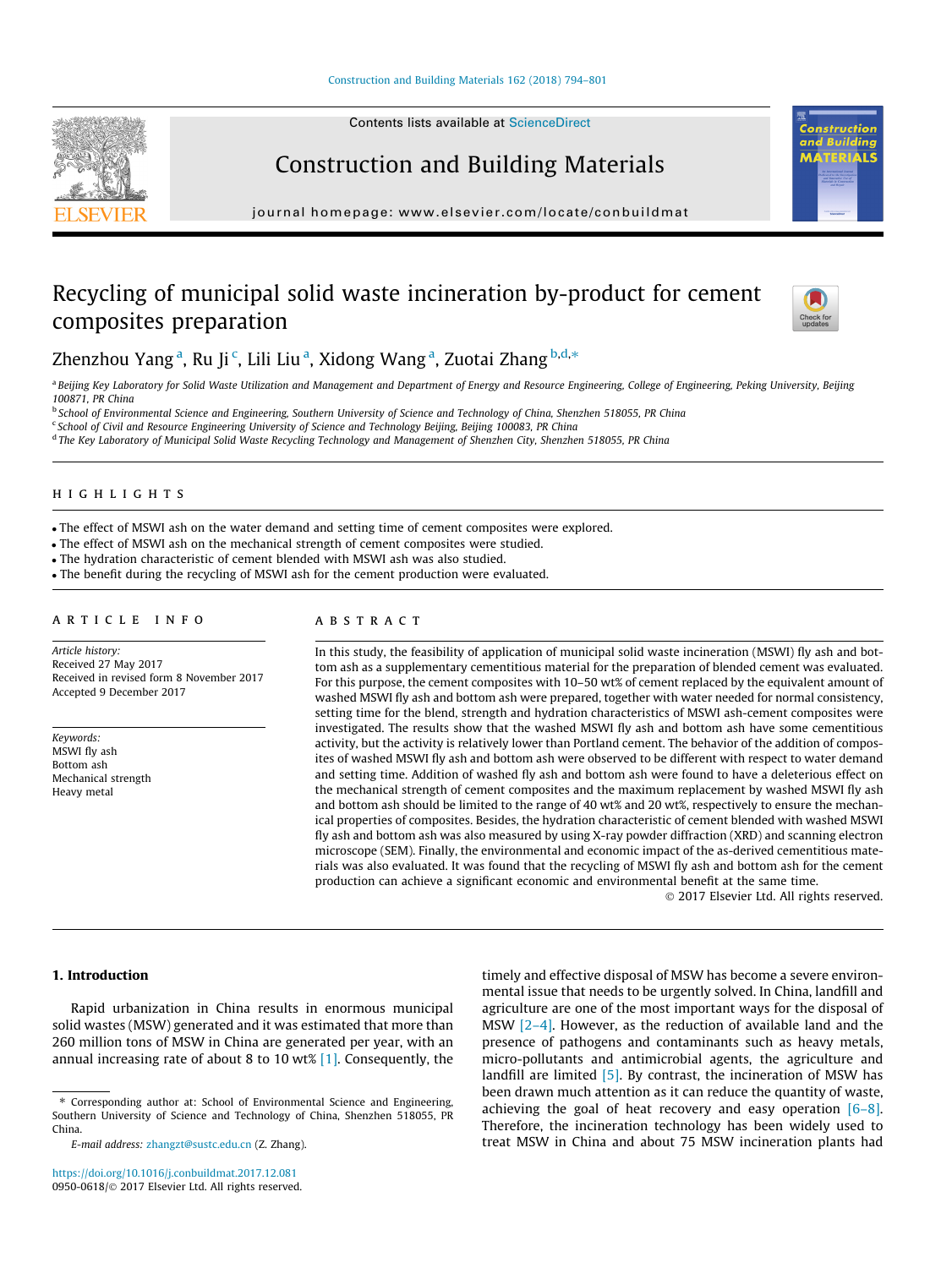been built, which have 33,000 tons of MSW disposal capacity per day [\[9\].](#page--1-0)

However, during the incineration process, two main byproducts (municipal solid waste incineration (MSWI) bottom ash and fly ash) are produced. MSWI bottom ash is the residue from the bottom of incinerator while MSWI fly ash consists of the particles collected by the air pollution control devices installed with the incineration units. The production of MSWI fly ash and bottom ash accounts for 30–35 wt% of total MSW incinerated  $[10]$ . There are some differences between MSWI fly ash and bottom ash. Firstly, the bottom ash has coarser dimensions than the fly ash. Secondly, as compared to MSWI bottom ash, MSWI fly ash contains significant amounts of dangerous substances, such as heavy metals (e.g. Zn, Pb, Cu, Cr, Cd and Ni) and organic compounds [\[11,12\]](#page--1-0). In addition, due to the high levels of soluble salts of MSWI fly ash contains, e.g., KCl and NaCl, the chloride in the MSWI fly ash is also much higher than that in bottom ash [\[13,14\].](#page--1-0) Hence, the safe treatment of them has also posed a great challenge for the society.

Cement industry is well known for the absorbing and recycling of wastes of different kinds. In fact, this provides some of the interesting future development options such as increased use of industrial by-products and wastes defined as raw material, fuel and cement additives (blend cement) [\[15\]](#page--1-0). If the wastes have binding properties, it allows a reduction in the use of Portland cement, which is indirectly beneficial for the environment because of the reduction of  $CO<sub>2</sub>$  emissions as well as minimization of the consumption of natural materials associated with the manufacturing of Portland cement clinker  $[16]$ . The composition of MWSI fly ash and bottom ash compare well with that of coal fly ash and blastfurnace slag, which indicates that they have similar pozzolanic or hydrated properties [\[16,17\].](#page--1-0) Thus, in turn, it suggests that the addition of MSWI fly ash and bottom ash could be beneficial to the development of the microstructure of the hydrated cement paste. Hence, the MSWI fly ash and bottom ash can partially replace of cement to produce concrete in theory. It is worth mentioning that some pre-treatment is required before the utilization of MSWI fly ash and bottom ash for cement production, e.g., the MSWI bottom ash need to be ground into fine particles. Compared to MSWI bottom ash, fly ash is more difficult to handle because of the high chloride content, which could result in corrosion and clogging of the cement kiln and ancillary facilities during co-process, erode the reinforced concrete produced, and cause a more serious heavy metal pollution [\[18\].](#page--1-0) Therefore, the water-scrubbing step is necessary before the utilization of MSWI fly ash in cement industry.

At present, most of domestic and overseas researches on MSWI fly ash and bottom ash stress on the safe disposal of these two byproducts. For example, various methods such as melting, solidification/stabilization, acid extraction, vitrification and sintering have been used to solidify/stabilize MSWI fly ash  $[19-24]$ . Besides, MSWI bottom ash is also usually used as lightweight aggregates and road base materials  $[25,26]$ . However, few studies focus on recycling these two wastes as supplementary cementitious materials. Therefore, the aim of present study is to explore the viability of using the water-washed MSWI fly ash as well as ground bottom ash as supplementary cementitious materials for the cement production. The results obtained in the present study are expected to provide the basis clue for the safe utilization of the MSWI byproducts, contributing to the sustainability of the cement industry.

#### 2. Materials and method

#### 2.1. Materials

Raw MSWI fly ash, washed fly ash and bottom ash used in this study were obtained from a MSW Incineration Plant in Beijing, China. The incineration temperature was between 850 and 1000 °C with the MSW capacity of 650 ton/day. To control the air pollution, the incinerator is equipped with a cyclone, an adsorption reactor and a fabric filter. The raw fly ash is captured by a bag-filter while the bottom ash is quenched in water. After that, bottom ash is magnetic separated and then collected. The sample-collecting period lasted 10 days and about 10 kg of raw fly ash and 10 kg of bottom ash were obtained to ensure the representative samples. The raw fly ash sample is pretreated successively via washing, separation and drying, i.e., the ash gathered was transported to the agitator tank and mixed with water for 0.5 h at a solid to liquid ratio of 1 g: 10 mL. The sediment was then separated from water and dried at about 200  $°C$ . The bottom ashes obtained were ground in order to reduce their particles sizes into less than 154 um. Then, the washed MSWI fly ash and bottom ash were stored in desiccator for further analysis. The class 42.5 Ordinary Portland Cement (OPC) was obtained from Beijing cement plant and the sand was the China standard sand produced by Xiamen ISO Standard Sand Co., Ltd. Tap water was used to prepare curing cement composites while ultrapure water was used for leaching test.

#### 2.2. Experimental methods

#### 2.2.1. Raw materials characterizations and sample preparation

The chemical composition and the crystalline mineral phase of raw materials were determined by the X-ray fluorescence spectrometer (XRF, S4-Explore, Bruker) and X-ray powder diffraction (XRD, D/Max 2500, Rigaku), respectively. In addition, information on the morphology of washed MSWI fly ash and bottom ash were obtained by scanning electron microscopy (SEM, S4800, Hitachi ltd of Japan). The heavy metal contents in the MSWI fly ash and bottom ash were measured by inductive coupled plasma-atomic emission spectrometry (ICP-AES, Prodigy XP, Leeman) after digestions. The water demand for normal consistency and setting time were tested according to Chinese National Standard GB/T 1346–2001. For the mechanical properties of blended cement measurements, the cement composites with the 10– 50 wt% of cement replaced by the equivalent amount of washed MSWI fly ash and bottom ash. The mixing was carried out in a standard laboratory mixer under the same flowability condition, and then, they were cast into molds of 40 mm  $\times$  4  $mm \times 160$  mm cubes. Finally, they were demolded and stored in a curing room with a temperature of  $20 \pm 2$  °C and relative humility of  $90 \pm 5$ % for different aging interval exceeding 24 h.

#### 2.2.2. The characterizations of products

The cement composites at different curing ages firstly undergo the flexural and compressive strength tests according to ASTM C39-72. Then, the crystalline mineral phases and morphology in the hydration products were investigated by XRD and SEM, respectively. The elemental compositions of each phase could be identified by energy dispersive X-ray spectrometry (EDS), which is coupled with SEM. In order to determine the potential leachability of heavy metals in raw materials and blended cement, Toxicity Characteristic Leaching Procedure (TCLP) method of the US Environmental Protection Agency (US-EPA) was applied to the cement composites at 28 days curing age. The extracting solution used was 0.1 M acetic acid at pH 4.93 and the heavy metals in leachate were quantified by ICP-AES.

#### 3. Results and discussion

### 3.1. Characteristic of MSWI fly ash and bottom ash

The chemical composition of raw MSWI fly ash, washed fly ash and bottom ash are shown in [Table 1.](#page--1-0) It can be seen that the major chemical compositions of MSWI fly ash and bottom ash are CaO,  $Al_2O_3$  and SiO<sub>2</sub>, which is similar with the common pozzolanic mineral admixture used in the cement-based materials. Compared with MSWI bottom ash, the loss on ignition (LOI) of MSWI fly ash is very high, indicating the presence of large amounts of carbonaceous materials in MSWI fly ash, which might be from the unburned carbon particles. Calcium oxide content in the MSWI fly ash is notably high, which is a result of  $Ca(OH)_2$ , rejected into the semi-dry gas cleaning tower to purify the flue gas in the power plant. In addition, the chloride content in the washed MSWI fly ash sample is about 1.2 wt%, which is much lower than the average content of chloride (5–35 wt%) in MSWI fly ashes in China [\[27–](#page--1-0) [30\],](#page--1-0) and the content of chloride (16.6 wt%) in raw fly ash in our study. This is due to the water-washing pretreatment conducted in this study that removed most chlorides in the raw fly ash sample. The heavy metals contents in MSWI fly ash and bottom ash are also listed in [Table 2](#page--1-0).The results show that the MSWI fly ash contains high contents of heavy metals, especially for those volatile elements such Zn, Cd and Pb. Compared to MSWI fly ash, bottom ash contains higher contents of no-volatile elements such as Cr